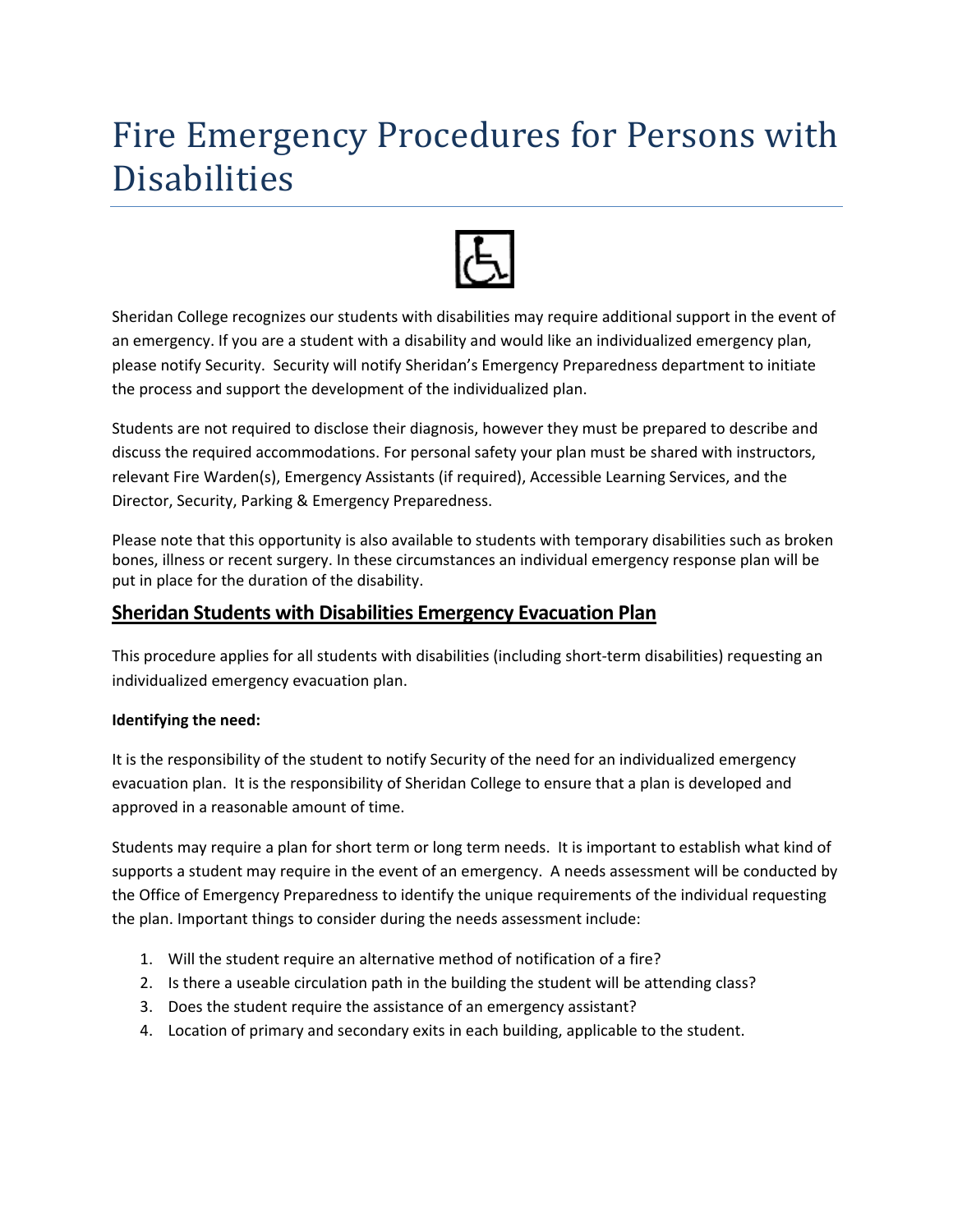#### **Developing the plan:**

Plans are developed using the Students with Disabilities Emergency Planning Form *(*appendix H). This process is led by the Emergency Preparedness department with support from Accessible Learning Services and in consultation with the student and any emergency assistants. The planning form will focus on the needs for evacuation, notification, circulation paths, emergency assistants and designated waiting areas.

#### **Notification of Fire:**

If the student has a hearing impairment and is in a location unequipped with strobes, an emergency assistant can be assigned to notify that the fire alarm system is sounding and the need to evacuate.

#### **Circulation Paths:**

Due to the unique characteristics of each building at Sheridan College, the plan developed for each student will need to take into consideration the layout of each building the student will be occupying.

A circulation path will be pre‐determined contingent on the buildings, classrooms and floors the student will be attending. For each individualized plan created, the circulation plan will be reviewed with the student with disabilities and any emergency assistants. In addition, a floor plan of the relevant buildings will be provided to the student and emergency assistant(s), highlighting the circulation path.

To be considered a useable circulation path, the path must meet one of the following criteria:

- A person with disabilities is able to travel unassisted through to an exit
- A person with disabilities is able to travel unassisted though the circulation path to a designated waiting area
- A person with disabilities is able to travel unassisted though the circulation path to an adjoining building not in alarm
- A person with disabilities is able to travel through to an exit with the assistance of an emergency assistant
- A person with disabilities is able to travel though the circulation path to a designated waiting area with the assistance of an emergency assistant
- A person with disabilities is able to travel though the circulation path to an adjoining building not in alarm with the assistance of an emergency assistant

Circumstances will determine if the student with disabilities is evacuated or stays in a designated waiting area. If safe to do so, an effort to evacuate the building should be made first before any consideration of using a designated waiting area.

 If elevation differences are involved i.e. stairs, paths with useable ramps will be exercised. If ramps are inaccessible and travelling to an exit is dependent on assistance, emergency assistants may decide to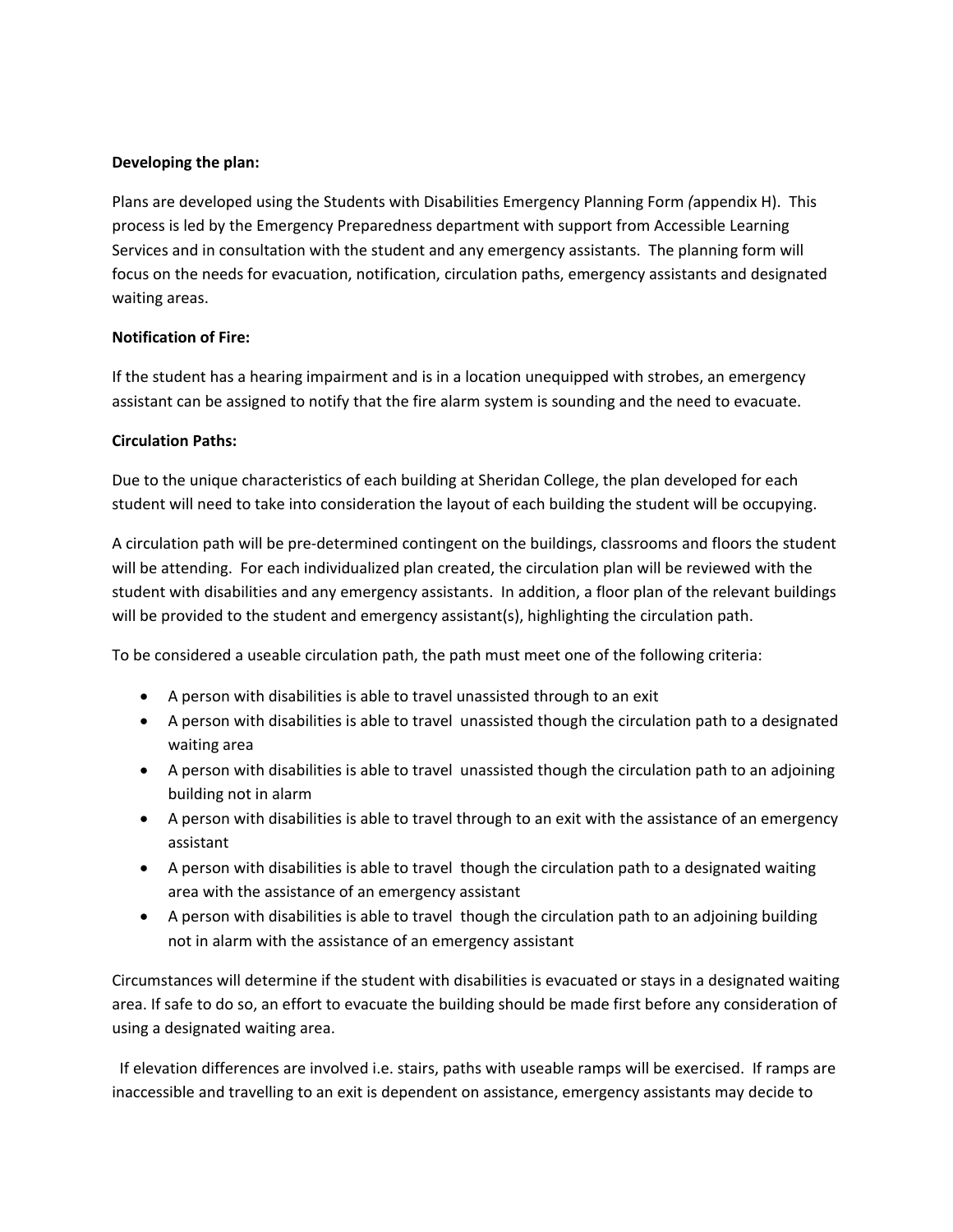move the person with a disability down the staircase, if they deem safe to do so. The emergency assistants, if certified on carrying techniques, may choose to use them to safely transport a person with disabilities down the stairs and to an exit, only if safe to do so.

## **Emergency Assistants:**

When assessing the needs of the individual, it may be determined that an emergency assistant is required to provide assistance to the student during an evacuation. Assistance may be required for the following reasons:

- Student with disabilities requests the assistance
- Student has a mobility impairment and is unable to easily go up and down stairs
- Student has a hearing impairment and is unable to be warned of danger by the fire alarm signal
- Student has trouble operating door locks, latches and other devices due to impairments of their hands or arms

This list is not exhaustive and is to be used as a guideline. Each individual requesting a plan will be assessed on their individual needs.

### **Appointed Emergency Assistance will consist of:**

- Friends
- Classmates
- Professors
- Floor Fire wardens

When it is determined an emergency assistant is required, a backup will also be found and trained. If the student with disabilities has a mobility impairment and requires the aid of others to go down the stairs, at least two emergency assistants are mandatory. Two backups will also be found and trained.

# **What assistance will the emergency assistant provide?**

#### *Guidance*

- Explaining how and where the person needs to go to get to the usable circulation path
- Escorting the person to and/or through the useable circulation path

#### *Minor Physical Effort*

- Offering an arm to assist the person to/through the useable circulation path
- Opening doors in the useable circulation path

# *Major Physical Effort*

Carrying a student with a disability down the stairs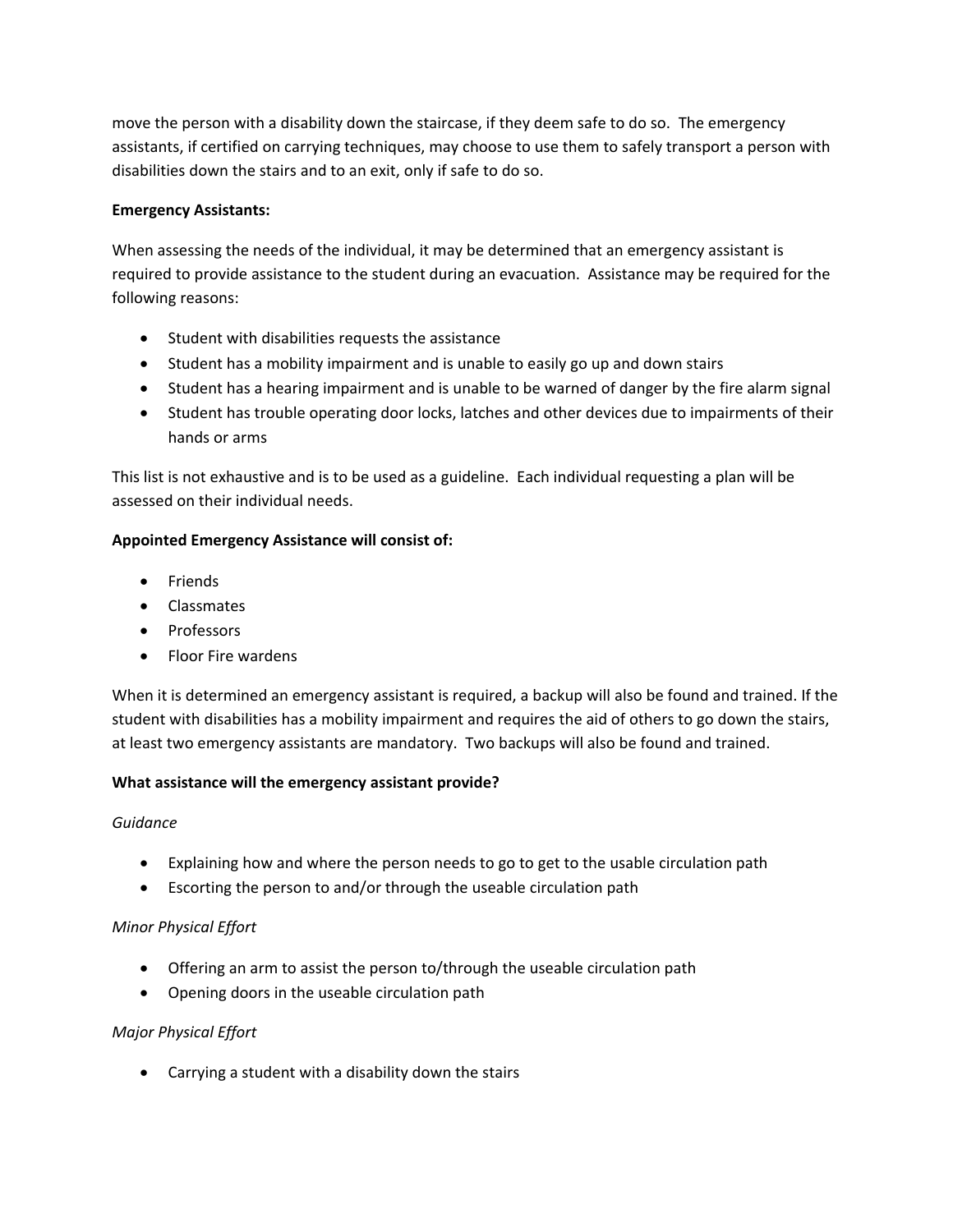#### *Notification to Fire Warden Captain*

 If deemed unsafe to evacuate a person with a disability by the emergency assistant, the emergency assistant must report this to the building's Fire Warden Captain who in turn, will advise the Chief Fire Warden via conference call. The Chief Fire Warden will notify the Fire Department on site.

Emergency assistants must be involved in the development of the plan and provide their signature attesting to their understanding and willingness to participate. A backup emergency assistant must also be identified and included in the process.

#### **Designated Waiting Areas:**

A primary and secondary waiting area will be rooms predetermined on each floor, within a building, relevant to the person with a disability. The rooms selected will serve as a temporary haven from the effects of smoke and fire. The room will have a door which can be closed, a phone to call 911 and a window facing the fire route. The primary and secondary waiting areas will be rooms on opposite ends of the floor near an exit.

Designated waiting areas vary from building to building and will be carefully identified for each individualized plan developed. The student and their emergency assistant will be made familiar with their designated waiting areas.

#### **Approving the Plan:**

Plans must be signed by the requesting student, any identified emergency assistants and the Director of Security, Parking and Emergency Preparedness.

#### **Communicating the Plan:**

If a student requires the plan to be provided in accessible format, it will be provided in accordance with the accommodations detailed in the student's accommodation plan.

For personal safety a student's plan must be shared with their instructors, relevant Fire Wardens, emergency assistants (if required), Accessible Learning Services and the Director, Security, Parking and Emergency Preparedness.

#### **Training:**

The plan will be practiced with the student's emergency assistants and relevant Fire Wardens once approved and in conjunction with any fire drills. The student with the disability and all emergency assistants will be trained on the essentials of the individualized plan. This training will be focused on notification methods, circulation paths, compartmentalization as a principle of life safety, designated waiting areas and carrying techniques where required.

#### **Reviewing the Plan:**